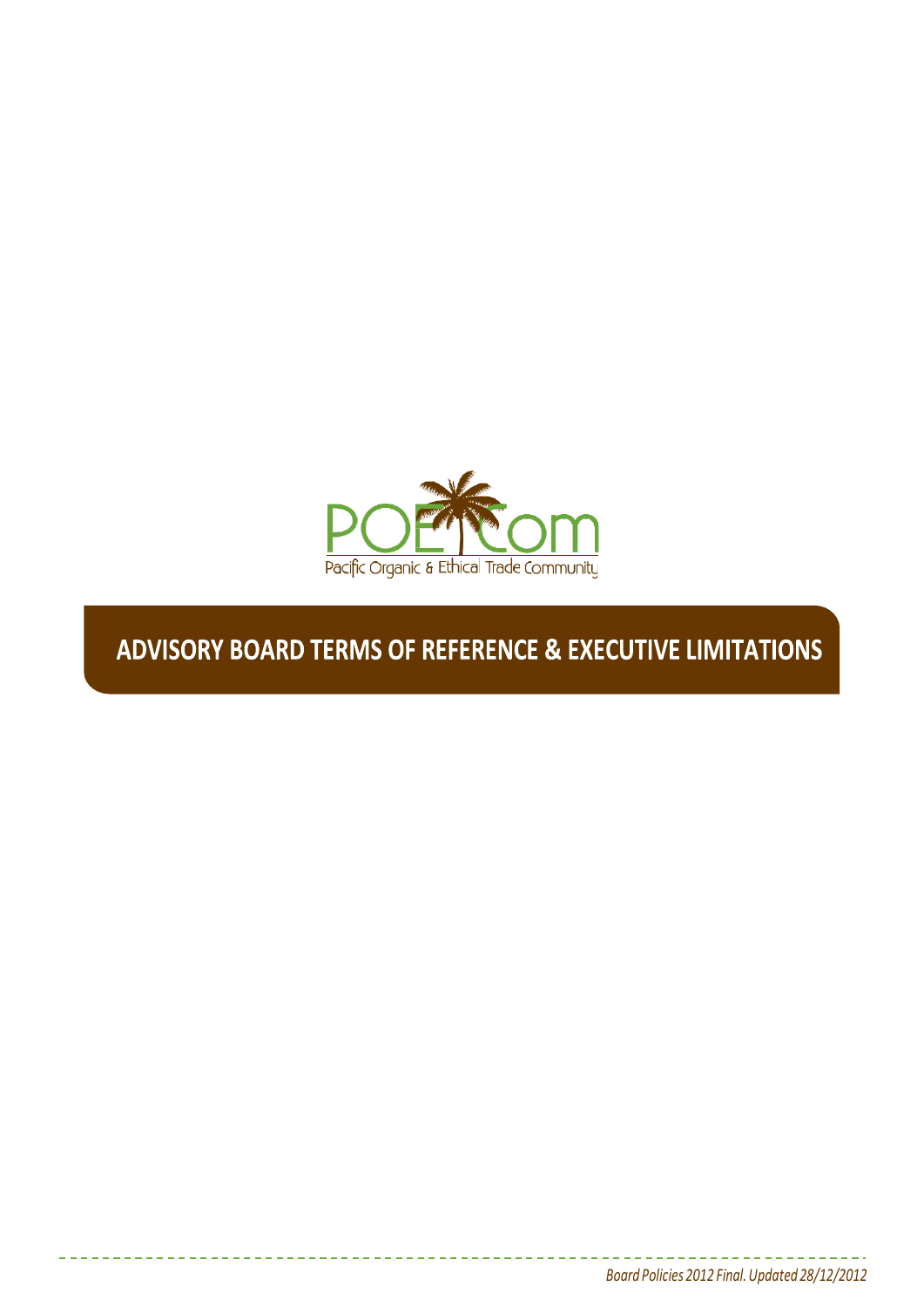#### **TABLE OF CONTENTS**

|    | Table of Contents                                                                                              |                                                                                                                       |
|----|----------------------------------------------------------------------------------------------------------------|-----------------------------------------------------------------------------------------------------------------------|
|    | A. ADVISORY BOARDJOB DESCRIPTION<br>3                                                                          |                                                                                                                       |
| 1. |                                                                                                                |                                                                                                                       |
| 2. |                                                                                                                |                                                                                                                       |
| 3. |                                                                                                                |                                                                                                                       |
| 4. |                                                                                                                |                                                                                                                       |
| 5. |                                                                                                                |                                                                                                                       |
| 6. |                                                                                                                |                                                                                                                       |
| 7. |                                                                                                                |                                                                                                                       |
| 8. | Advisory Board Committee Principles [11] Marson Marian Marson Marson Marson Marson Marson Marson Marson Marson |                                                                                                                       |
| 9. |                                                                                                                |                                                                                                                       |
|    | 10. Reporting to Secretariat of the Pacific Community manus and summan 6                                       |                                                                                                                       |
|    | <b>EXECUTIVE LIMITATIONS</b>                                                                                   | <u>7 - - - - - - - - - - - - - - - - - 7 - - - - - - 7 - - - - - - 7 - - - - - 7 - - - - 7 - - - - 7 - - - - 7 - </u> |
| 1. |                                                                                                                |                                                                                                                       |
| 2. |                                                                                                                |                                                                                                                       |
| 3. |                                                                                                                |                                                                                                                       |
| 4. |                                                                                                                |                                                                                                                       |
| 5. |                                                                                                                |                                                                                                                       |
| 6. |                                                                                                                |                                                                                                                       |
| 7. |                                                                                                                |                                                                                                                       |
|    |                                                                                                                | <b>10</b>                                                                                                             |
|    |                                                                                                                |                                                                                                                       |
| 2. | <b>Executive Constraint</b>                                                                                    |                                                                                                                       |
| 3. |                                                                                                                |                                                                                                                       |
| 4. |                                                                                                                |                                                                                                                       |
| 5. |                                                                                                                |                                                                                                                       |
| 6. |                                                                                                                |                                                                                                                       |

----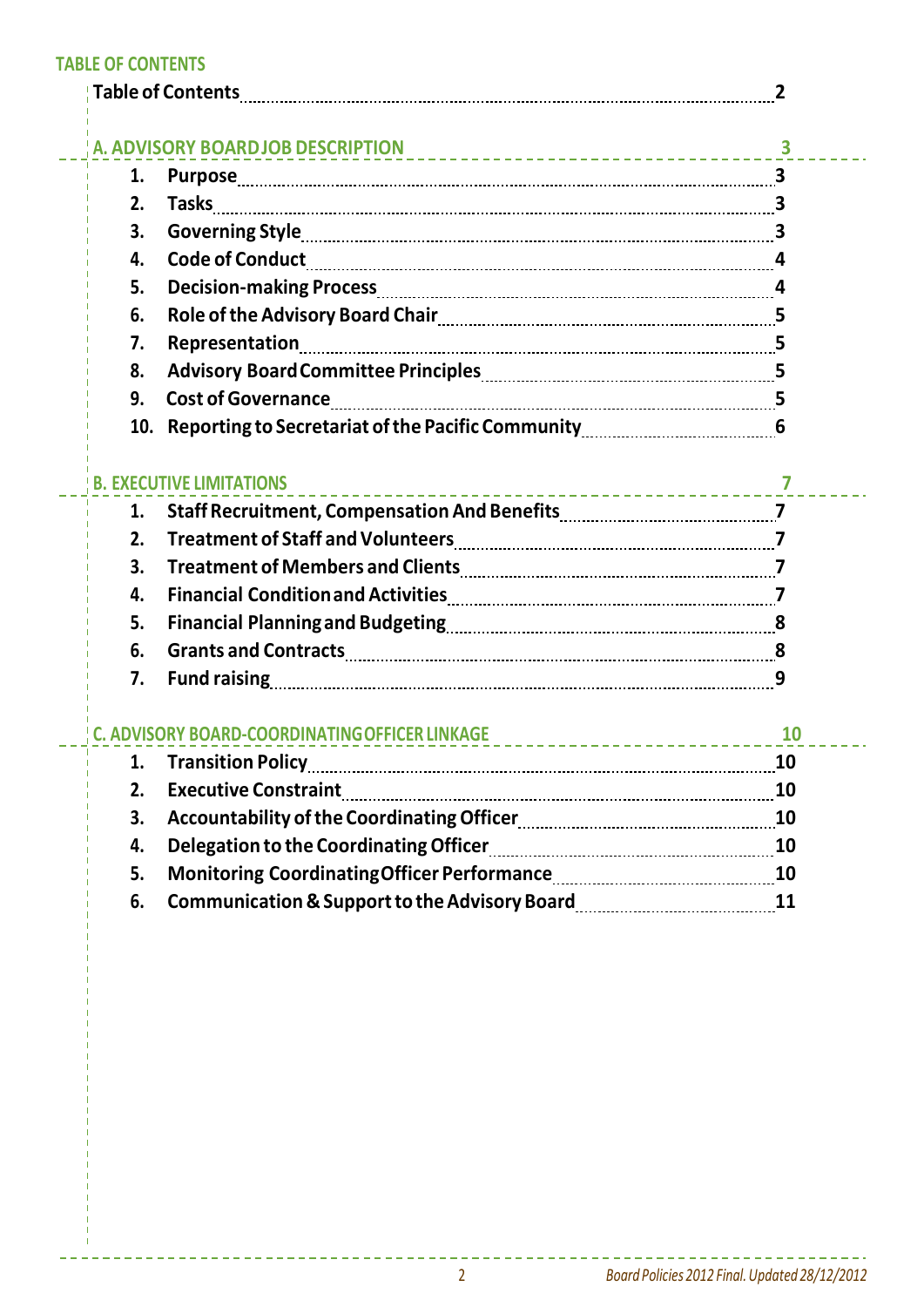#### **A. ADVISORY BOARD JOBDESCRIPTION**

#### **1 PURPOSE:**

The purpose of the Advisory Board, on behalf of the Pacific Organic and Ethical Trade Community (POETCom) affiliates, isto see that POETCom:

- **1.1** Fulfills its social compact with the community, including its host organization the Secretariat of the Pacific Community(SPC) and ensures POETCom's goals and objectives aremet;
- **1.2** In doing so, serves as a wise steward of its resources and values while preventing unacceptable actions and situations.

## **2 TASKS:**

- **2.1** The Advisory Board is responsible for maintaining the connection between the POETCom and its affiliates.
- **2.2** The Advisory Board will produce written governing policies in the following areas:
	- **(i)** Mission-based outcomes, which describe what good (results), for whom (recipients) and at what cost.
	- **(ii)** Organizationalhealth,whichdefinesexpectationsof,andlimitstheframework for,executiveactionsand decision-making.
	- **(iii)** Advisory Board Governance process, which specifies how the Advisory Board will ensure excellence in governance and monitor its own performance.
	- **(iv)** Advisory Board-Coordinating Officer linkage, which describes the relationship between the Advisory Board and the Coordinating Officer and describes the Coordinating Officers role, authority and accountability.
	- **(v)** POETCom SPC linkage, which describes the relationship between POETCom and SPC including reporting and accountability.

## **3 GOVERNINGSTYLE**

The Advisory Board provides strategic leadership to POETCom. In order to do this, the Advisory Board will:

- **3.1** Looktothefutureandkeepinformedofissuesandtrendsthatmayaffectthemissionandorganizational health ofPOETCom.
- **3.2** Makedecisionsbasedonknowledgeofcommunityneedsandbestpracticesandinaccordancewiththe mission.
- **3.3** Beproactiveandvisionaryinitsthinking.
- **3.4** Encourage thoughtful deliberation, incorporating a diversity of viewpoints.
- **3.5** Work together as colleagues, encouraging mutual support and good humor.
- **3.6** Have the courage to lead and make difficult decisions.
- **3.7** Commit to excellence in governance, including regularly monitoring, assessing and improving its own performance.
- **3.8** Monitor and discuss the Advisory Board's process and performance at each meeting.

In governing, the Advisory Board will fulfill its responsibilities of:

- The Duty of Obedience that requires Advisory Board members to be faithful to the mission of POETCom in its policies and actions.
- The Duty of Care that requires that in fulfillment of his/her duties, an Advisory Board member owes POETCom the care that an ordinarily prudent person would exercise in a like position and under similar circumstances.
- The Duty of Loyalty that requires Advisory Board members to always put the best interest of POETCom first when making decisions affecting the organization.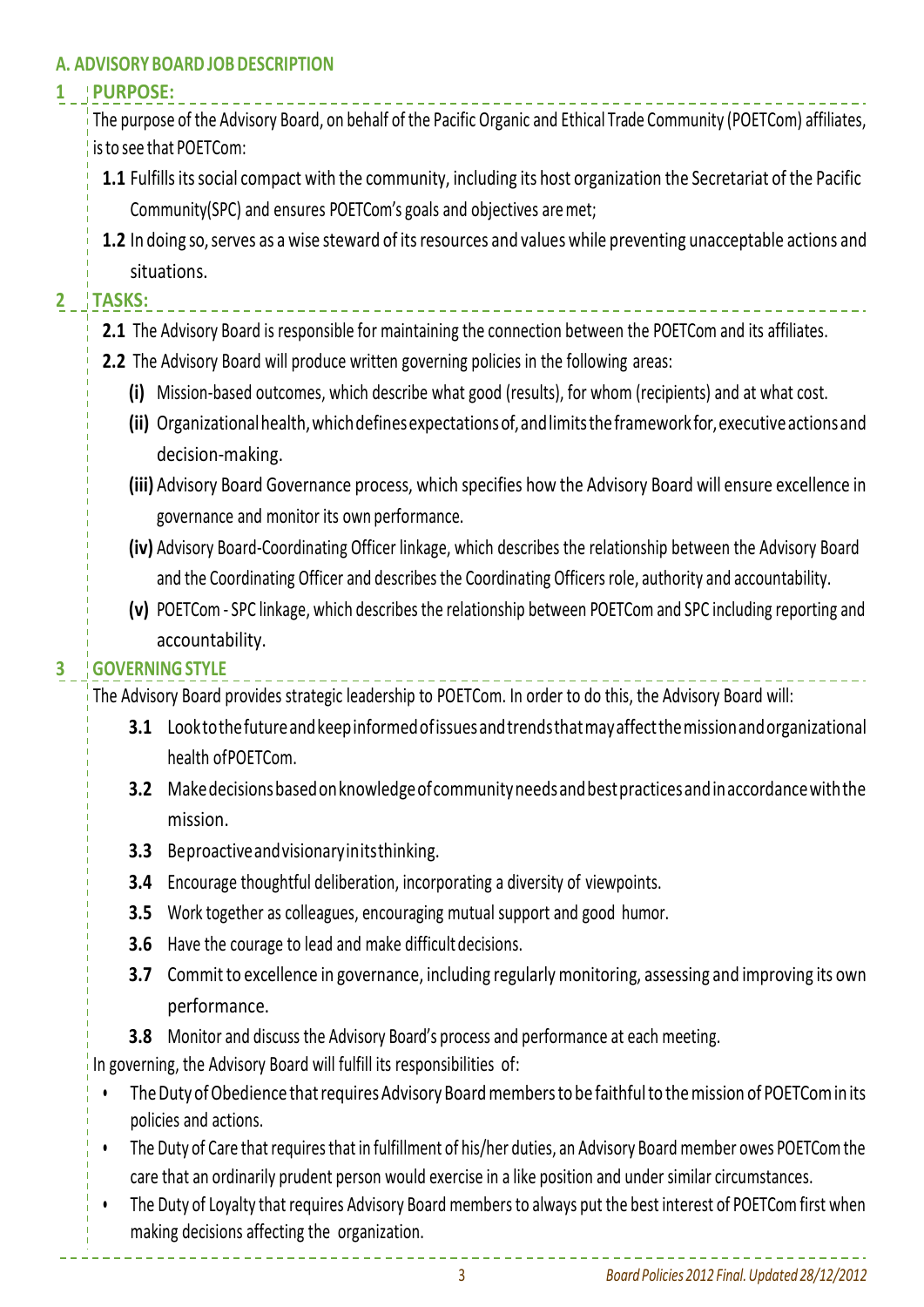# **4 CODE OF CONDUCT**

- **4.1** The Advisory Board commits itself and its members to ethical, businesslike, and lawful conduct, including proper use of authority and professional decorum when acting as Advisory Board members.
- **4.2** In their capacity as governors, Advisory Board members must demonstrate unconflicted loyalty to the interests of the membership of POETCom.
- **4.3** Advisory Board members must avoid conflicts of interest with respect to their fiduciary responsibility.
- **4.4** Members will annually disclose their involvement with other organizations, vendors, or any other associations that currently do business or may do business with POETCom.
- **4.5** Annually, all members will sign a full disclosure and conflict of interest statement.
- **4.6** Information exclusive to POETCom shall not be used by Advisory Board members for personal gain or the gain of a family member or associate.
- **4.7** It is the Advisory Board member's obligation to immediately disclose to the Advisory Board any and all impending conflictofinterest.Thatmembershallabsentherselforhimselfwithout commentfromboththedeliberation and final decision-making.
- **4.8** Advisory Board members must not use their positions to obtain employment or special considerations at POETCom or agencies with whom POETCom has formal contracts for themselves, family members or close associates. If an Advisory Board member desires employment at POETCom, he orshe must first resign from the Advisory Board.
- **4.9** There will be no self-dealing or any conduct of private business or personal services between any Advisory Board member and POETCom. Once procedures are established by the Advisory Board, then an exception may apply for arrangements which meet established procedures for openness, competitive opportunity and equal access to inside information.
- **4.10** Members will respect the confidentiality appropriate to issues of a sensitive nature and all those relating to staff and staff management.
- **4.11** Advisory Board members are expected to attend every regularly scheduled meeting. A member with more than two (2) consecutive absences from regularly scheduled meetings is automatically dismissed from the Advisory Board.The Advisory Board may consider reinstating the member.

# **5 DECISION-MAKINGPROCESS**

- **5.1** The Advisory Board will make decisions by a process of careful deliberation, seeking out the wisdom and experience of as many voices as appropriate, which may include its members, consumers, staff, volunteers, Advisory Board members and others with knowledge of its mission.
- **5.2** The Advisory Board will strive for consensus of opinion in its decision-making.
- **5.3** If consensus isn't reached after a reasonable period of deliberation, to be determined by the chair, then a majority of members present for a quorum will make the final decision.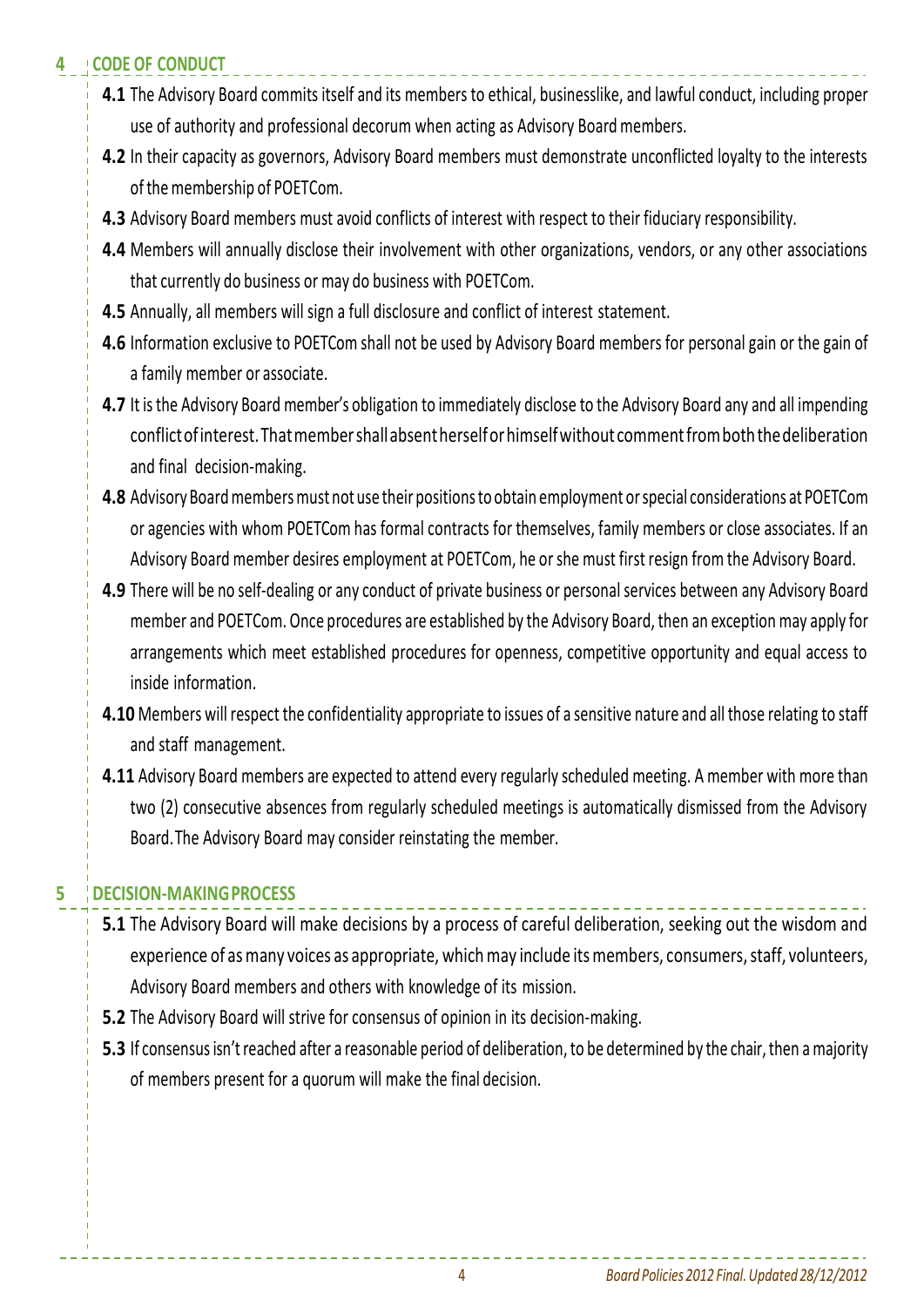# **6 ROLEOF THE ADVISORY BOARD CHAIR**

- **6.1** The Chair assures the integrity and fulfillment of the Advisory Board's process.
- **6.2** The Chair assures that the Advisory Board conducts business consistent with its own rules.
- **6.3** The Chair will assure that deliberations will be fair, open, thorough, timely, orderly and to thepoint.
- **6.4** TheChairisempoweredtochairAdvisoryBoardmeetingsandexercisethecommonlyacceptedpowerofthat position.

# **7 REPRESENTATION**

- **7.1** Advisory Board members may represent the Advisory Board and POETCom in outside forums and meetings as requested by the Coordinating Officer.
- **7.2** All requests for Advisory Board representation on behalf of POETCom are to be referred to the Coordinating Officer for coordination and monitoring.
- **7.3** All statements and presentations made by Advisory Board members on behalf of the organization must be endorsed by the CoordinatingOfficer.
- **7.4** On completion of term on the Advisory Board all representative duties, invitations and other delegated matters are to be referred back to the current Advisory Board or the Coordinating Officer as appropriate for re assigning.

# **8 ADVISORYBOARDCOMMITTEE PRINCIPLES**

Advisory Board committees are created to do Advisory Board work and should never interfere with delegation from Advisory Board to Coordinating Officer.

- **8.1** Committees will be used sparingly and ordinarily in an ad hoc capacity.
- **8.2** Committees will assist the Advisory Board by preparing policy alternatives and implications for Advisory Board deliberation.
- **8.3** Advisory Board committees may not speak or act for the Advisory Board except when formally given such authority. Expectations and authority will be carefully stated in order not to conflict with authority delegated to the Coordinating Officer.
- **8.4** Advisory Board committees cannot exercise authority over staff.
- 8.5 Nomajority of members of an Advisory Board committee that has helped the Advisory Board create policy on some topic shall be used to monitor organizational performance on that same topic.

# **9 COST OF GOVERNANCE**

- **9.1** The Advisory Board will invest in and develop its governance capacity.
- **9.2** This investment may include training, third-party monitoring (e.g. audit), administrative costs, and other activities as needed to ensure the Advisory Board's ability to fulfill its moral and legal obligations and to represent and link to the membership.
- **9.3** The cost of governance will be integrated into strategic planning and annual budgeting.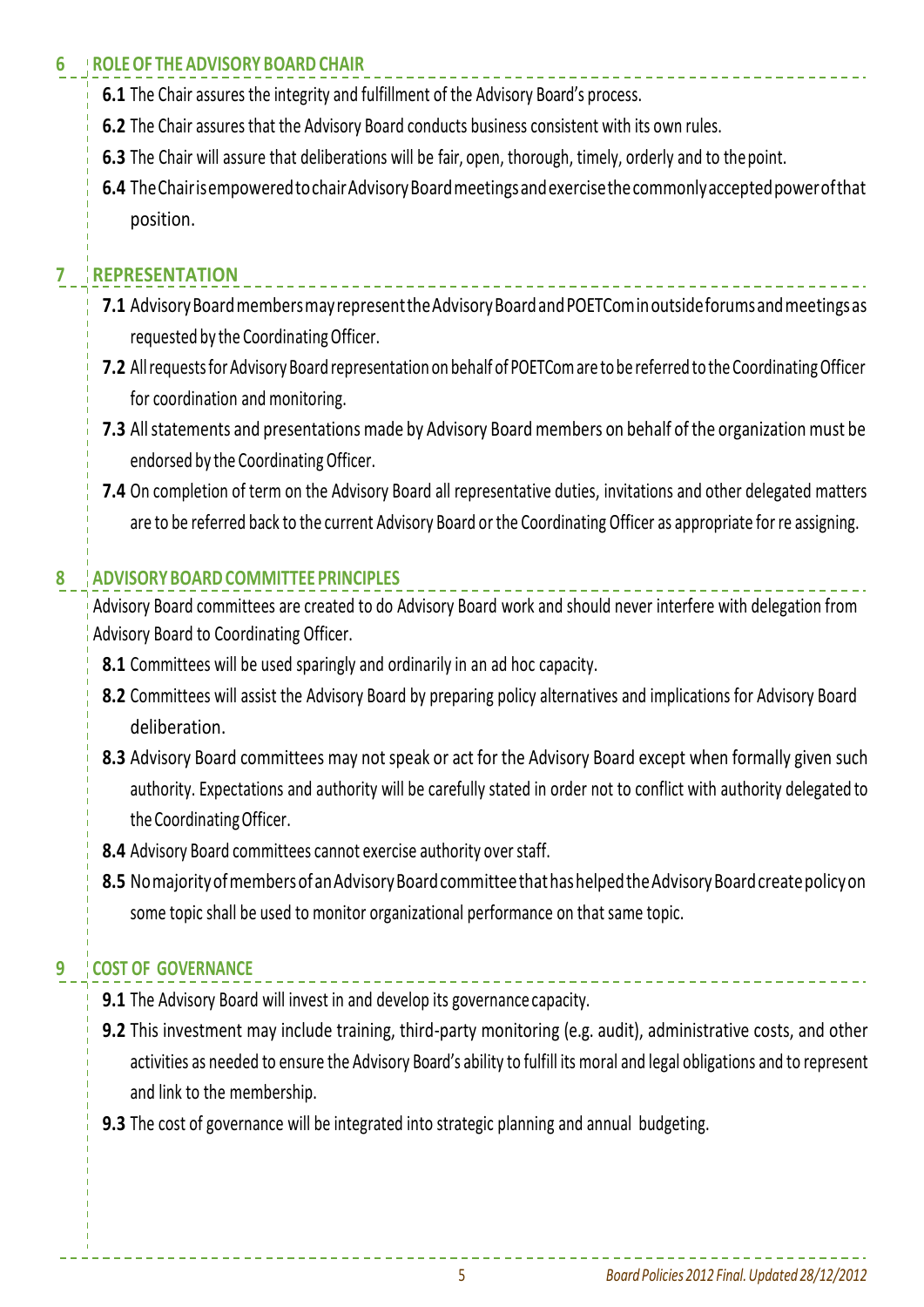#### **10 REPORTINGTOSECRETARIATOF THE PACIFIC COMMUNITY**

TheAdvisoryBoardthroughtheCoordinatingOfficerwillkeepitshostorganizationSPCfullyinformedofitsactions and progress through:

- **10.1** Provision of copies of Advisory Board and committee minutes,
- **10.2** Annual discussion with SPC/LRD at an agreed Advisory Board meeting,
- **10.3** Provision of an annual report to the Chair of HOAFs (through Director LRD),
- **10.4** CoordinatingOfficerreportsthroughagreedSPClinemanagementasperSPCpolicyandprocedureonwork plan and implementation issues.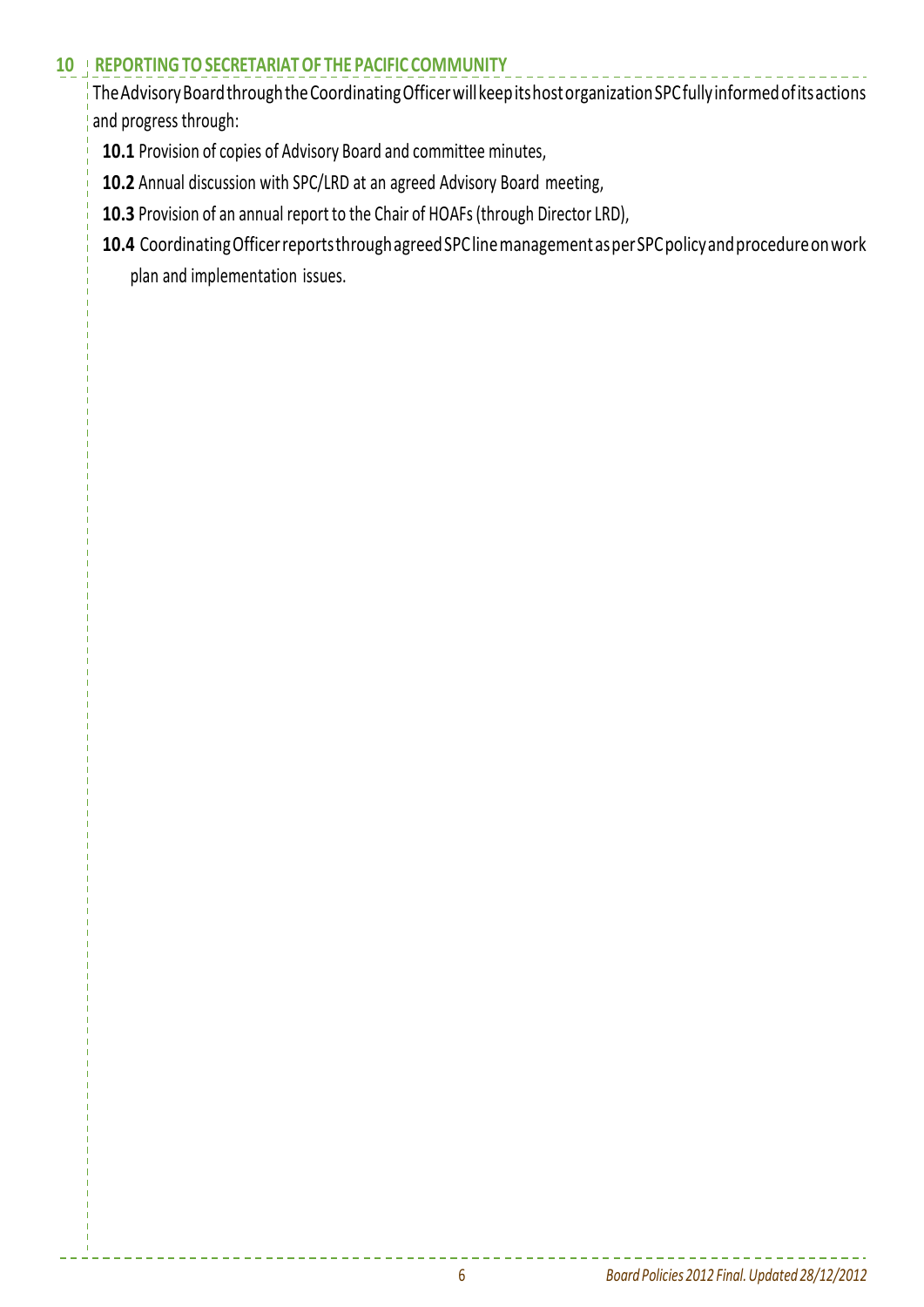## **B. EXECUTIVE LIMITATIONS**

# **1 STAFFRECRUITMENT,COMPENSATIONANDBENEFITS**

With respect to employment, compensation and benefits to employees, consultants, contract workers and volunteers, the Advisory Board and Coordinating Officer shall operate POETCom in a manner which is legal, ethical, nondiscriminatory and protects POETCom's public image and integrity and complies with the rules, policy and procedure of SPC. Recruitment, compensation and benefits will be in line with SPC policy guidelines.

## **2 TREATMENTOFSTAFFANDVOLUNTEERS**

Allstaff and volunteers of POETCom will receive fair and dignified treatment and shall be afforded all rights guaranteed under SPC policy.

## **3 TREATMENTOFMEMBERSANDCLIENTS**

- 3.1 POETCom shall establish in writing and implement procedures, conditions and practices in which all affiliates or those applying to be affiliates are treated in a manner which is fair, legal, ethical, appropriately protects confidentiality or privacy, and is not unnecessarily intrusive.
- **3.2** The only information solicited from members and clients should be information necessary for POETCom to best serve their needs.
- **3.3** POETComshallensurethataffiliateshaveaclearunderstandingofwhatmaybeexpectedandwhatmaynotbe expected from the services provided.

*TreatmentofMembersandClientsPolicywillbemonitoredthroughinternalreportingfromCoordinating Officer by review of routine evaluations.*

## **4 FINANCIAL CONDITIONAND ACTIVITIES**

- **4.1** With respect to the actual, ongoing financial condition and activities, the Coordinating Officer will operate POETCom in a sound and prudent fiscal manner for short- and long-term financial health, not deviating materially from Advisory Board-stated priorities. The Coordinating Officer will ensure all SPC financial policies are adhered to.
- **4.2** All financial activities are carried out within SPCs regulations and are managed through SPCs finance and administrative services. In some cases POETCom affiliates may source funds to support POETCom core activities in this case those funds will be managed by the POETComaffiliates.
- **4.3** With regard to funds sourced specifically for POETCom projects through SPC the Coordinating Officer will maintain internal financial reports sufficient to monitor the financial activity of POETCom in accordance with all other financial policies. The Coordinating Officerwill:
	- ensure expense are in-line with approved budget lines
	- prepare a bi-monthly financial statement as defined by the Advisory Board
	- prepare monthly balance and income statements compared to budget.

#### *Financial Condition and Activities Policies will be monitored:*

Financial report, prepared by Coordinating Officer and presented to Advisory Board bi-monthly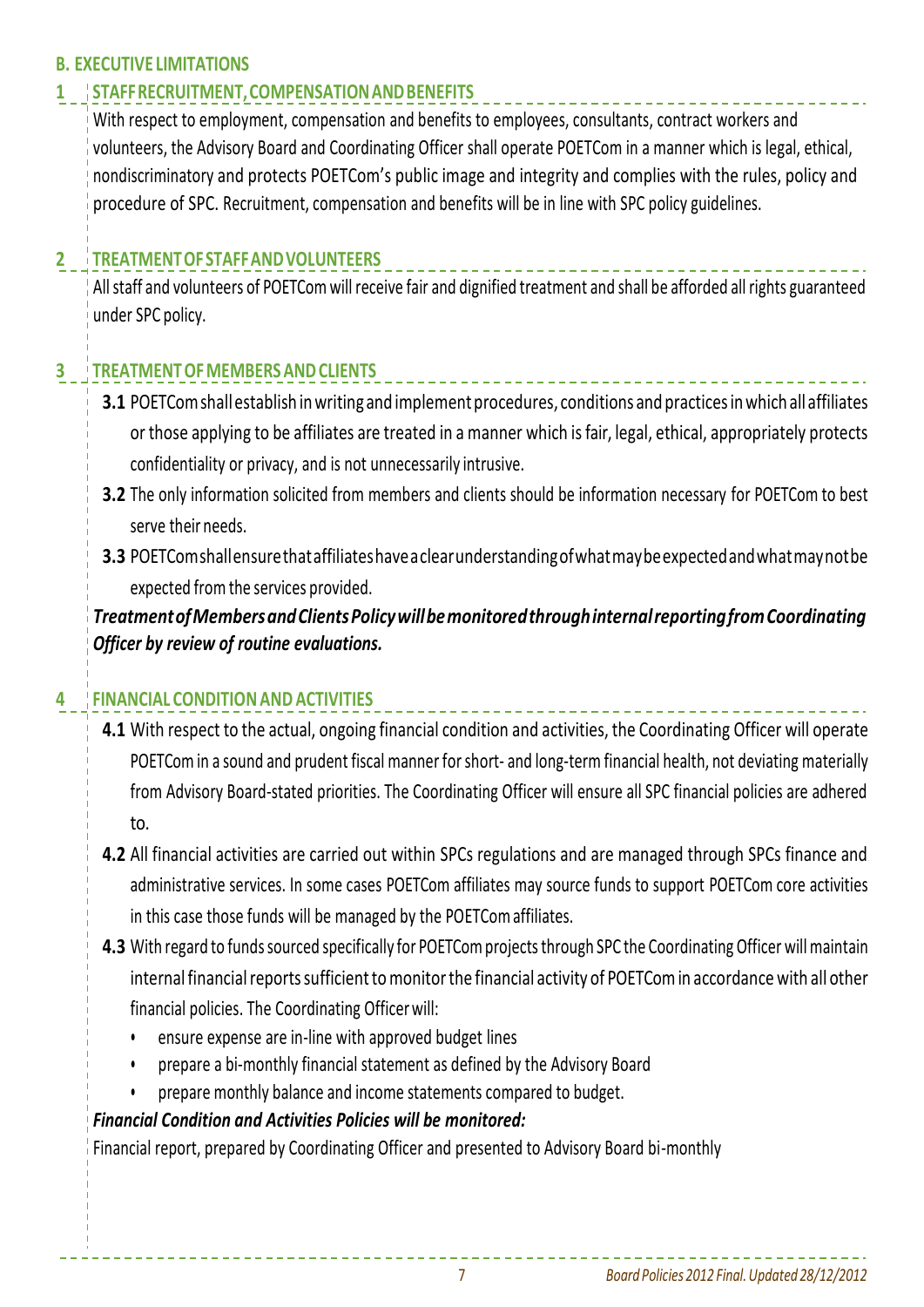## **5 FINANCIALPLANNINGANDBUDGETING1**

The Coordinating Officer will prepare financial plans and annual operating and capital budgets that achieve approved policies and promote the long-term stability and sustainability of POETCom.

- **5.1** Accordingly, the Coordinating Officer will prepare an annual budget:
	- **(i)** In which expenses do not exceed the amount of funds which are conservatively expected to be received in that period.
	- **(ii)** In which temporarily and permanently restricted assets will be segregated to ensure that POETCom complies with donor restrictions and requests.
	- **(iii)** Which includes an operating reserve at no less than three months of operating expenses.
	- **(iv)** Which funds depreciation.
	- **(v)** Which includes a capital expenditure budget.
	- **(vi)** In addition, the Coordinating Officer will prepare and maintain a long-term financial plan.

Financial Planning and Budgeting policies will be monitored through:

- Annual budget & internal report prepared for April Advisory Board meeting
- Long -term financial plan: Internal report, annually during budget preparation

*1V.FinancialPlanningandBudgetingwillbeimplementedinyear3oftheIACTprojectforsourcingpostIACTfundingandplanning*

# **6 GRANTS AND CONTRACTS**

Grantfundsmustbeusedinprudent,lawfulandethicalwaysandinaccordancewithdonorrestrictions. Inaddition, the Coordinating Officershall:

- 6.1 Only request SPC to enter into those grant arrangements in which POETCom has a reasonable expectation of delivering the promised activities and results.
- **6.2** Any subcontractors must also be reasonably expected to deliver promised activities and results and to use funds in prudent, lawful and ethical ways.
- **6.3** Assure that temporarily restricted and permanently restricted assets are appropriately segregated to ensure compliance with donor restrictions.
- **6.4** Seek approval by the Advisory Board of Directors for any grant request which alters the priorities set by the Advisory Board or which affects any Advisory Board governance prerogatives.

Grants and Contracts Policies will be monitored: Through regular reports from Coordinating Officer to the Advisory Board and through SPC line management.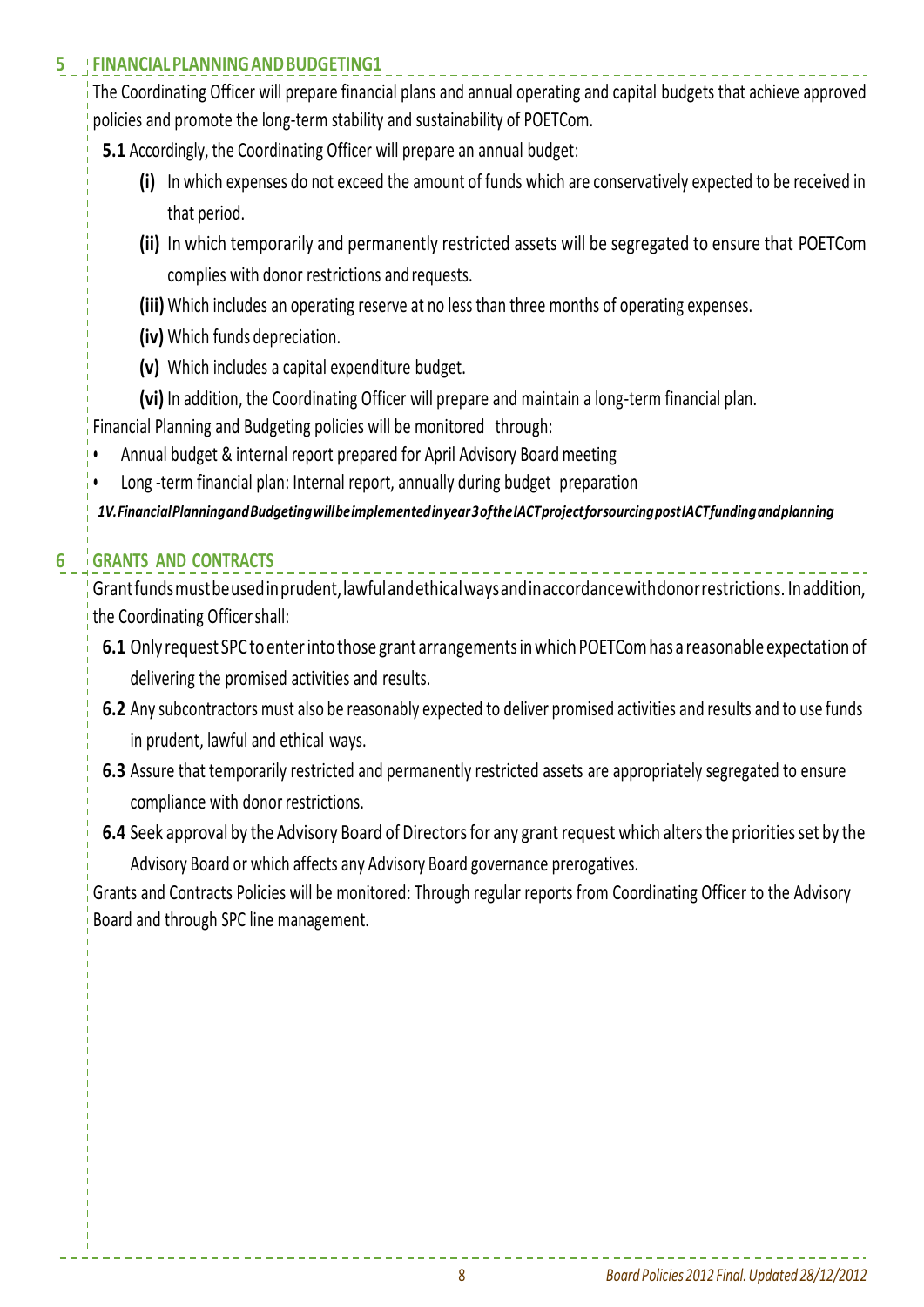# **7 FUND RAISING**

TheCoordinatingOfficerwilloperateanyfundraising,lobbyingormanagerialactivitynotdiscussedelsewhereina manner which is legal, ethical, prudent and embodies sound business practices.

- **7.1** POETCom shall comply with all applicable SPC regulations regulating fund raising.
- **7.2** POETCom shall, to the best of its ability, ensure that general contributions are used in accordance with donors' wishes or POETCom's stated purposes. Restricted gifts will be used in accordance with donors' specific requirements. Donor gifts shall be acknowledged on a timely basis.
- **7.3** POETCom will establish and exercise adequate controls over fund raising activities conducted by staff, volunteers, consultants, and contractors, including commitment to writing of all fund raising contracts and agreements.
- **7.4** POETCom will honor donor requests for confidentiality and shall not publicize the identity of donors without prior permission.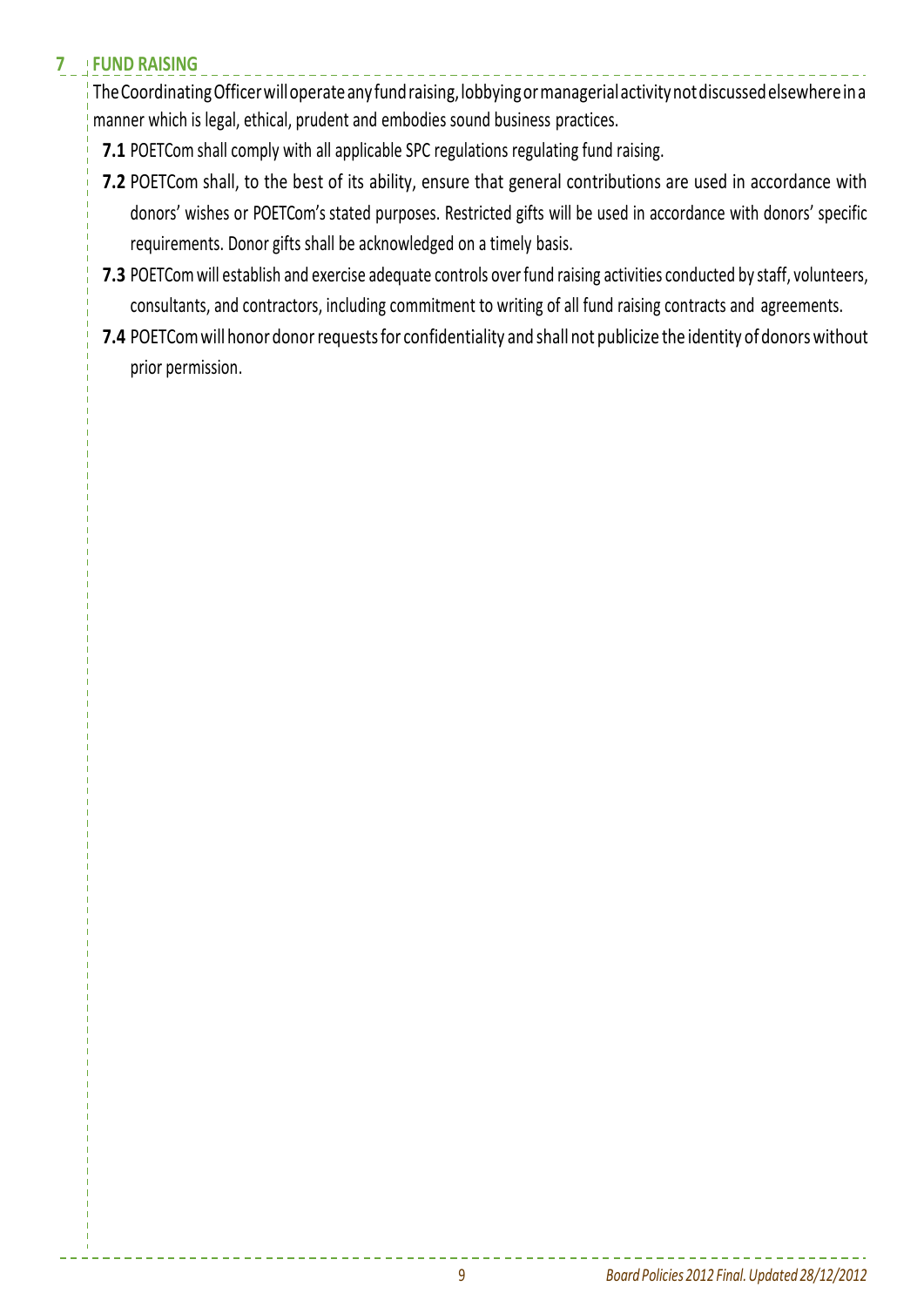#### **C. ADVISORYBOARD-COORDINATINGOFFICERLINKAGE**

## **1 TRANSITION POLICY**

All existing policies remain in place until amended by the Advisory Board.

# **2 EXECUTIVE CONSTRAINT**

- **2.1** The Coordinating Officer shall operate POETCom in a manner which is lawful, prudent, and in accordance with commonly accepted POETCom business practices and professional ethics.
- **2.2** The Advisory Board's official connection to the host organization will be through the Coordinating Officer.
- **2.3** Only decisions of the Advisory Board acting as a body and which are in line with SPC policy are binding on the CoordinatingOfficer.

# **3 ACCOUNTABILITYOFTHECOORDINATINGOFFICER**

The Coordinating Officer reports to the Advisory Board on all operational and delegated matters and fulfills a dual reporting and accountability relationship through the SPC line management with regard to the positions job description and key performance indicators.The Coordinating Officer is accountable to both POETCom and SPC Codes of Conduct and professional expectations.

# **4 DELEGATIONTOTHECOORDINATINGOFFICER**

- **4.1** The Advisory Board will instruct the Coordinating Officer through written policies.
- **4.2** From time to time, the Advisory Board may change its Executive Limitations policies, thereby shifting the boundaries between Advisory Board and Coordinating Officer responsibilities. Any changes will remain in line withSPCPolicy.
- **4.3** As long as the Coordinating Officer uses any reasonable interpretation of the Advisory Board's Executive Limitations and SPCs' policies, the Coordinating Officer is authorized to establish all further policies, make all decisions, take all actions, establish all practices, and develop all activities.

# **5 MONITORING COORDINATING OFFICER PERFORMANCE**

**5.1** The Coordinating Officer will be subject to SPC Performance and Review policy and procedure.

The Advisory Board will also provide systematic and rigorous monitoring of Coordinating Officers job performance through SPCs 360Degree review process once implemented by SPC.

- **5.2** Coordinating Officer monitoring will be based on expected outcomes as expressed in the Coordinating Officer job description.
- **5.3** The Advisory Board will acquire monitoring data by any of the following methods:
	- Reports prepared by the CoordinatingOfficer,
	- External reports prepared by athird-party,
	- Direct inspection by a designated member or members of the Advisory Board, including inputs from selected Focal Points.
- **5.4** All policies that instruct the Coordinating Officer will be monitored at a frequency and by a method chosen by the Advisory Board. The Advisory Board can monitor any policy at any time by any method, but will ordinarily depend on a routine schedule.